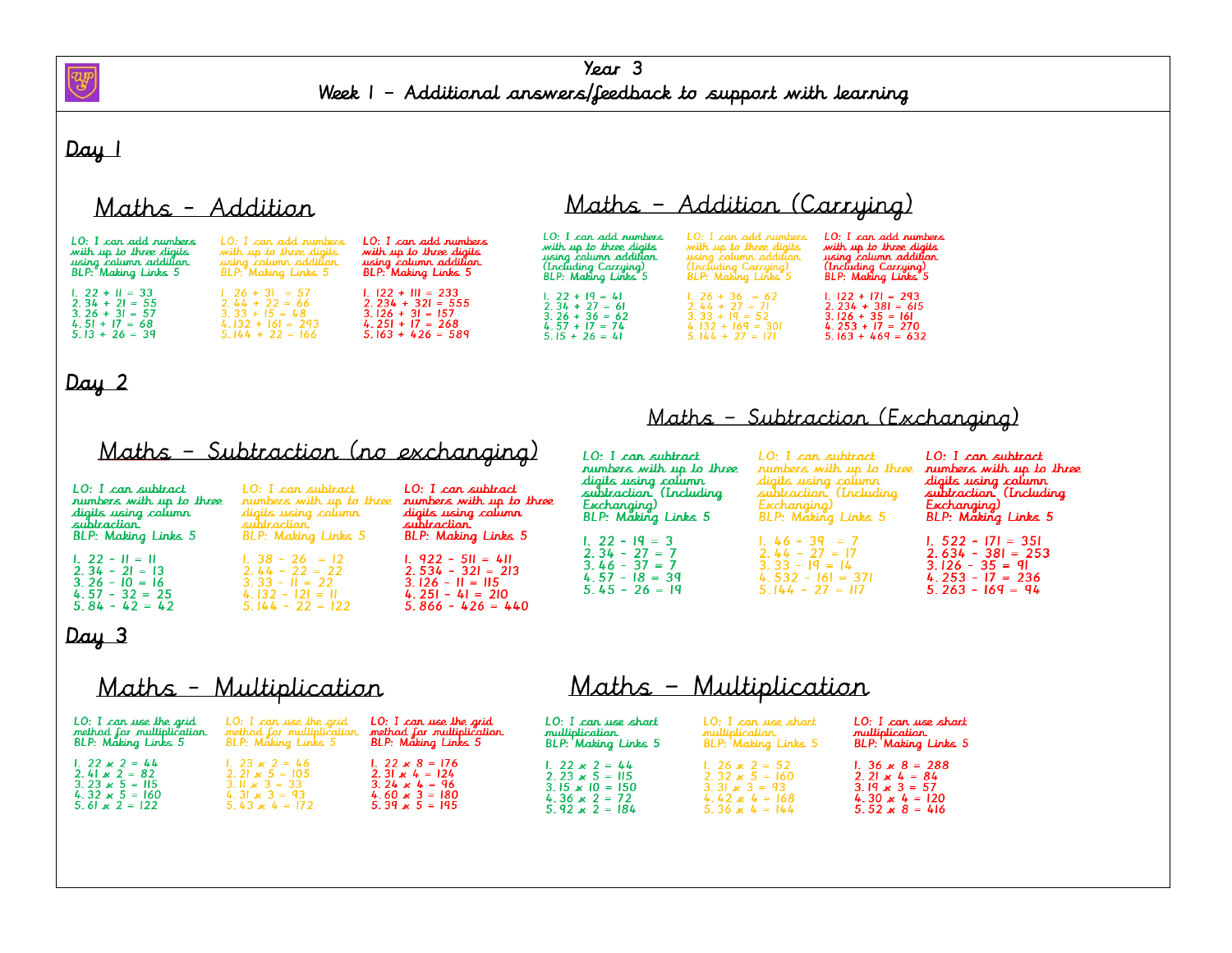#### English

|              | Write the contractions for the following                                            |              |
|--------------|-------------------------------------------------------------------------------------|--------------|
| you have =   | <i><u>Mords</u></i><br>$\begin{array}{c}\n\text{wcl } \text{not } = \\ \end{array}$ | $do not =$   |
| who is $=$   | they will $=$                                                                       | $does not =$ |
| $must not =$ | $I am =$                                                                            | it is $=$    |
| $we are =$   | $he$ had =                                                                          |              |
|              | Write a paragraph about this<br>picture using as many<br>contractions as you can.   |              |

| You have = you've  |
|--------------------|
| Who is = who's     |
| Must not = mustn't |
| We are = we're     |
| Will not = won't   |

They will = they'll  $I am = I'm$ He had =  $he'd$  $Do$  not =  $Don't$ Does not =  $doesn't$ 

It is = it's

# $Day 4$

# Maths - Division

# Maths - Division (Remainders)

|                                      |                             | LO: I can divide numbers LO: I can divide numbers LO: I can divide numbers | LO: I can divide numbers                             | LO: I can divide numbers                      | . LO: I can divide numbers                           |
|--------------------------------------|-----------------------------|----------------------------------------------------------------------------|------------------------------------------------------|-----------------------------------------------|------------------------------------------------------|
| using groups.<br>BLP: Making Links 5 | using a number line         | using a number line                                                        | using a number line                                  | using a number line                           | using a number line                                  |
|                                      | <b>BLP: Making Links 5</b>  | BLP: Making Links 5                                                        | (Including remainders)<br><b>BLP:</b> Making Links 5 | (Including remainders)<br>BLP: Making Links 5 | (Including remainders)<br><b>BLP:</b> Making Links 5 |
| $1.16 \div 2 = 8$                    | 1. $65 \div 5 = 13$         | 1. $175 \div 5 = 35$                                                       |                                                      |                                               |                                                      |
| $2.24 \div 2 = 12$                   | $2.93 \div 3 = 31$          | $2.93 \div 3 = 31$                                                         | $1.11 \div 2 = 5 \times 1$                           | $1.34 \div 3 = 11 \times 1$                   | $1.47 \div 8 = 5 \times 7$                           |
| $3.40 \div 5 = 8$                    | $3.51 \div 3 = 17$          | $3.168 \div 4 = 42$                                                        | $2.21 \div 2 = 10$ $r +$                             | $2.17 \div 3 = 5 \times 2$                    | $2.92 \div 8 = 11 \times 4$                          |
| $4.35 \div 5 = 7$                    | $4.65 \div 4 = 16 \times 1$ | $4.128 \div 4 = 32$                                                        | $3.14 \div 5 = 2 \times 4$                           | $3.53 \div 3 = 17 \times 2$                   | $3.135 \div 4 = 33 \times 3$                         |
| $5.30 \div 10 = 3$                   | $5.88 \div 4 = 22$          | $5.192 \div 8 = 24$                                                        | $4.18 \div 5 = 3 \times 3$                           | $4.83 \div 4 = 20 \times 3$                   | $4.125 \div 3 = 41 \times 2$                         |
| $6.20 \div 10 = 2$                   | $6.68 \div 4 = 17$          | $6.272 \div 8 = 34$                                                        | $5.21 \div 10 = 2 \times 1$                          | $5.54 \div 4 = 13 \times 2$                   | $5.152 \div 3 = 50 \times 2$                         |

# $Day 5$

| $1 \times 2 = 2$   | $1 \times 3 = 3$   | $1 \times 4 = 4$   | $1 \times 5 = 5$   | $1 \times 8 = 8$   | $1 \times 10 = 10$   |
|--------------------|--------------------|--------------------|--------------------|--------------------|----------------------|
| $2 \times 2 = 4$   | $2 \times 3 = 6$   | $2 \times 4 = 8$   | $2 \times 5 = 10$  | $2 \times 8 = 16$  | $2 \times 10 = 20$   |
| $3x2=6$            | $3x3=9$            | $3x4 = 12$         | $3 \times 5 = 15$  | $3 \times 8 = 24$  | $3 \times 10 = 30$   |
| $4 \times 2 = 8$   | $4 \times 3 = 12$  | $4 \times 4 = 16$  | $4 \times 5 = 20$  | $4 \times 8 = 32$  | $4 \times 10 = 40$   |
| $5 \times 2 = 10$  | $5 \times 3 = 15$  | $5 \times 4 = 20$  | $5 \times 5 = 25$  | $5 \times 8 = 40$  | $5 \times 10 = 50$   |
| $6 \times 2 = 12$  | $6 \times 3 = 18$  | $6 \times 4 = 24$  | $6 \times 5 = 30$  | $6 \times 8 = 48$  | $6 \times 10 = 60$   |
| $7 \times 2 = 14$  | $7 \times 3 = 21$  | $7 \times 4 = 28$  | $7 \times 5 = 35$  | $7 \times 8 = 56$  | $7 \times 10 = 70$   |
| $8 \times 2 = 16$  | $8 \times 3 = 24$  | $8 \times 4 = 32$  | $8 \times 5 = 40$  | $8 \times 8 = 64$  | $8 \times 10 = 80$   |
| $9 \times 2 = 18$  | $9 \times 3 = 27$  | $9 \times 4 = 36$  | $9 \times 5 = 45$  | $9 \times 8 = 72$  | $9 \times 10 = 90$   |
| $10 \times 2 = 20$ | $10 \times 3 = 30$ | $10 \times 4 = 40$ | $10 \times 5 = 50$ | $10 \times 8 = 80$ | $10 \times 10 = 100$ |
| $11 \times 2 = 22$ | $11 \times 3 = 33$ | $11 \times 4 = 44$ | $11 \times 5 = 55$ | $11 \times 8 = 88$ | $11 \times 10 = 110$ |
| $12 \times 2 = 48$ | $12 \times 3 = 36$ | $12 \times 4 = 48$ | $12 \times 5 = 60$ | $12 \times 8 = 96$ | $12 \times 10 = 120$ |
|                    |                    |                    |                    |                    |                      |